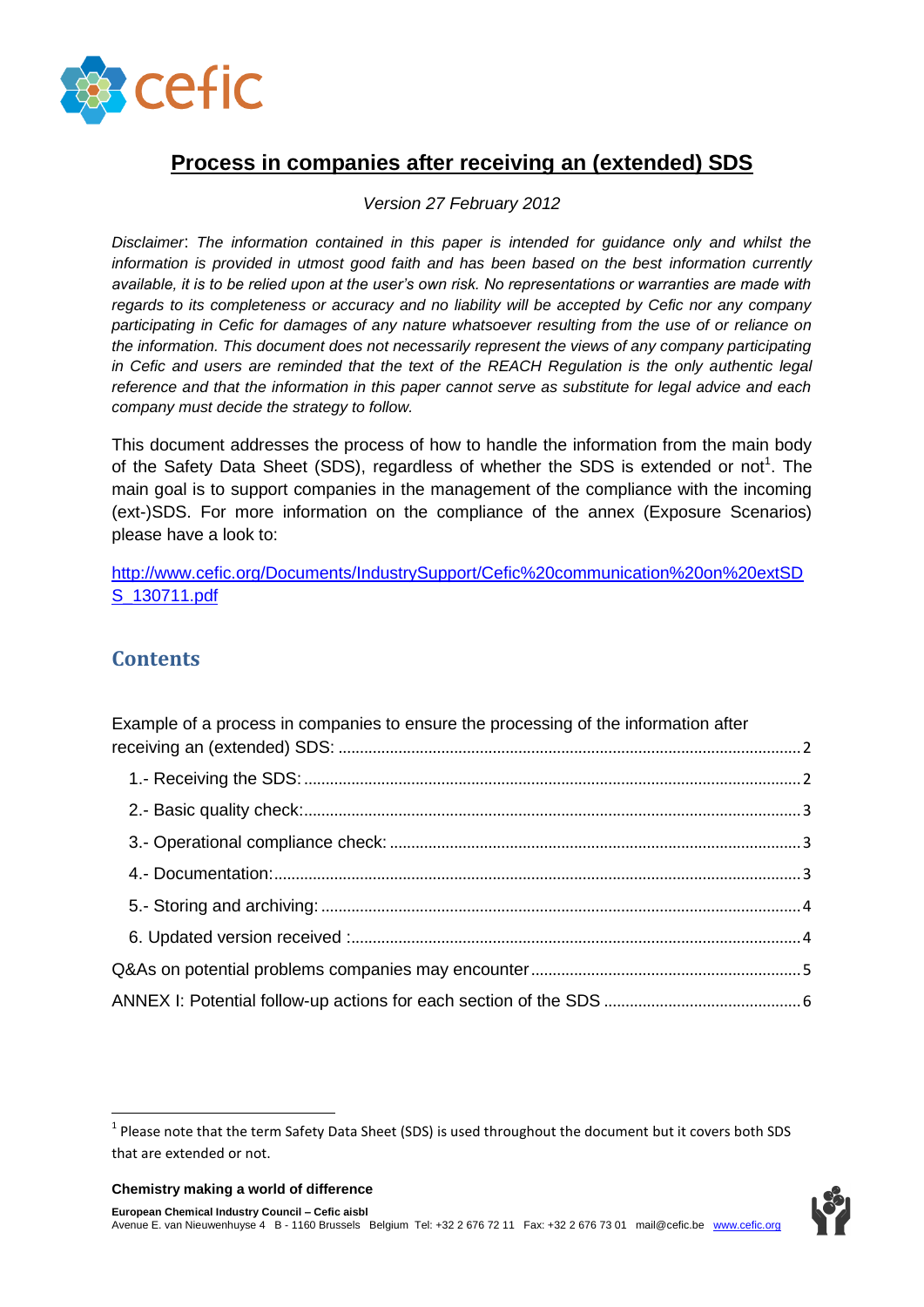## <span id="page-1-0"></span>**Example of a process in companies to ensure the processing of the information after receiving an (extended) SDS:**

The flowchart below shows an example of the internal process that should be triggered in a company when a new SDS is received, regardless of whether it is extended or not. The notes below are considerations for companies to bear in mind when designing their own processes:



## <span id="page-1-1"></span>**1.- Receiving the SDS:**

- Often SDSs arrive to different places in the company e.g. purchasing department, HSE, plant, etc. In order to make the internal collection and distribution more convenient, companies may consider installing a specific e-mail address for SDS income. In this case, suppliers may be informed.
- The SDS may also arrive in different forms e.g. pdf attachment, e-mail with direct link to the SDS on the suppliers' website, etc. In this context, see the Cefic paper on electronic sending of SDS for more information*: (this paper will soon be published on Cefic website:*

*[http://www.cefic.org/Industry-support/Implementing-reach/Guidances-and-Tools1/\)](http://www.cefic.org/Industry-support/Implementing-reach/Guidances-and-Tools1/)*

- It should be noted that this process of handling of incoming SDS applies not only to raw materials, but also to maintenance products, laboratory products, cleaning products, lubricants, etc. Necessary processes have to be put in place for such products too.
- Make sure the latest version is the one you review, in particular if several updates are received in a short period of time.

 $\rightarrow$  Make sure that all the relevant people in the company know the process for how to handle incoming SDSs. It is recommended to have this process described in an internal document.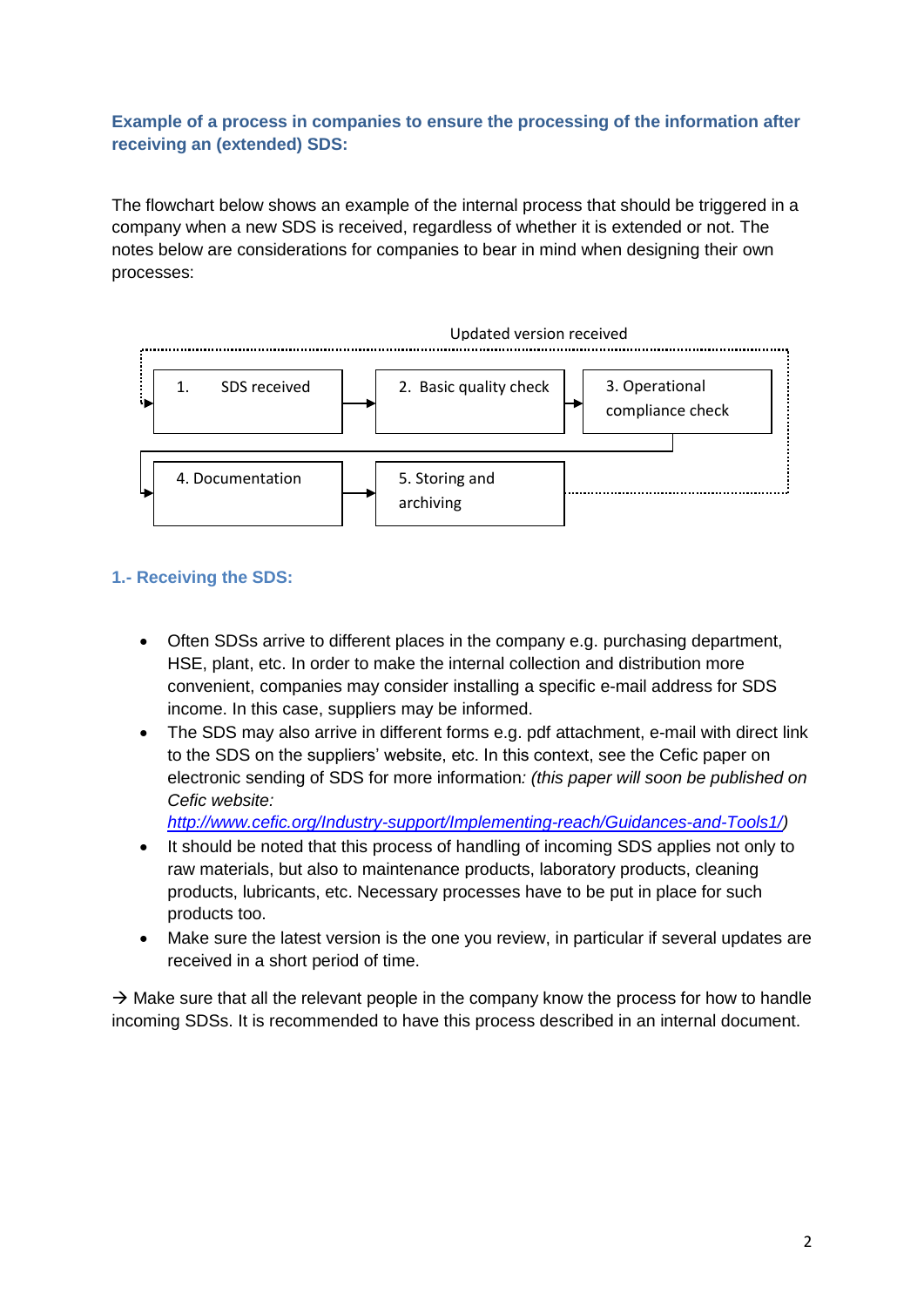## <span id="page-2-0"></span>**2.- Basic quality check:**

- This check includes the basic elements that can be quickly verified upon receiving the SDS, such as;
	- $\circ$  The SDS is in the language of the country where the operations take place
	- o The SDS corresponds to the substance used by the company
	- o The supplier in section 1 corresponds to the one in the label of the product
	- o All 16 sections and mandatory (sub-)headings are present
	- o The pages are numbered
	- o Version, revision numbers and date are available
	- o An email address to contact the supplier is given in section 1
	- $\circ$  In case section 15 includes that an chemical safety assessment has been performed, the Exposure Scenario (ES) is attached
- This task can be carried out by the receiving person if they are properly trained, regardless of which part of the company they belong to
- If the outcome of this check is that the company decides that the SDS cannot be accepted, it is advised that the SDS is returned to the supplier (specify what you found to be non-compliant when you do so). This can be done via the responsible department within your own company. This rejection should be documented. As long as this is an on-going dialogue, attention must still be given to the content of the SDS particularly the recommendations on safe use.
- This step may be skipped and be included in the step 3: Operational compliance check

## <span id="page-2-1"></span>**3.- Operational compliance check:**

- The responsible person for operations is ultimately accountable for the operations' compliance with the SDS. However, he can delegate (part of) these tasks to colleagues or even outsource to external service providers.
- Annex I gives a detailed explanation of the potential actions that may be triggered due to the review of each section of the main body of the SDS. For the ES in the annex, see paper available on Cefic website including a check-list: [http://www.cefic.org/Documents/IndustrySupport/Cefic%20communication%20on%2](http://www.cefic.org/Documents/IndustrySupport/Cefic%20communication%20on%20extSDS_130711.pdf) [0extSDS\\_130711.pdf](http://www.cefic.org/Documents/IndustrySupport/Cefic%20communication%20on%20extSDS_130711.pdf)

## <span id="page-2-2"></span>**4.- Documentation:**

- The outcome of step 3, the operational compliance check, needs to be documented including:
	- o Conclusion of the Operational compliance check
	- o Action plan / follow-up processes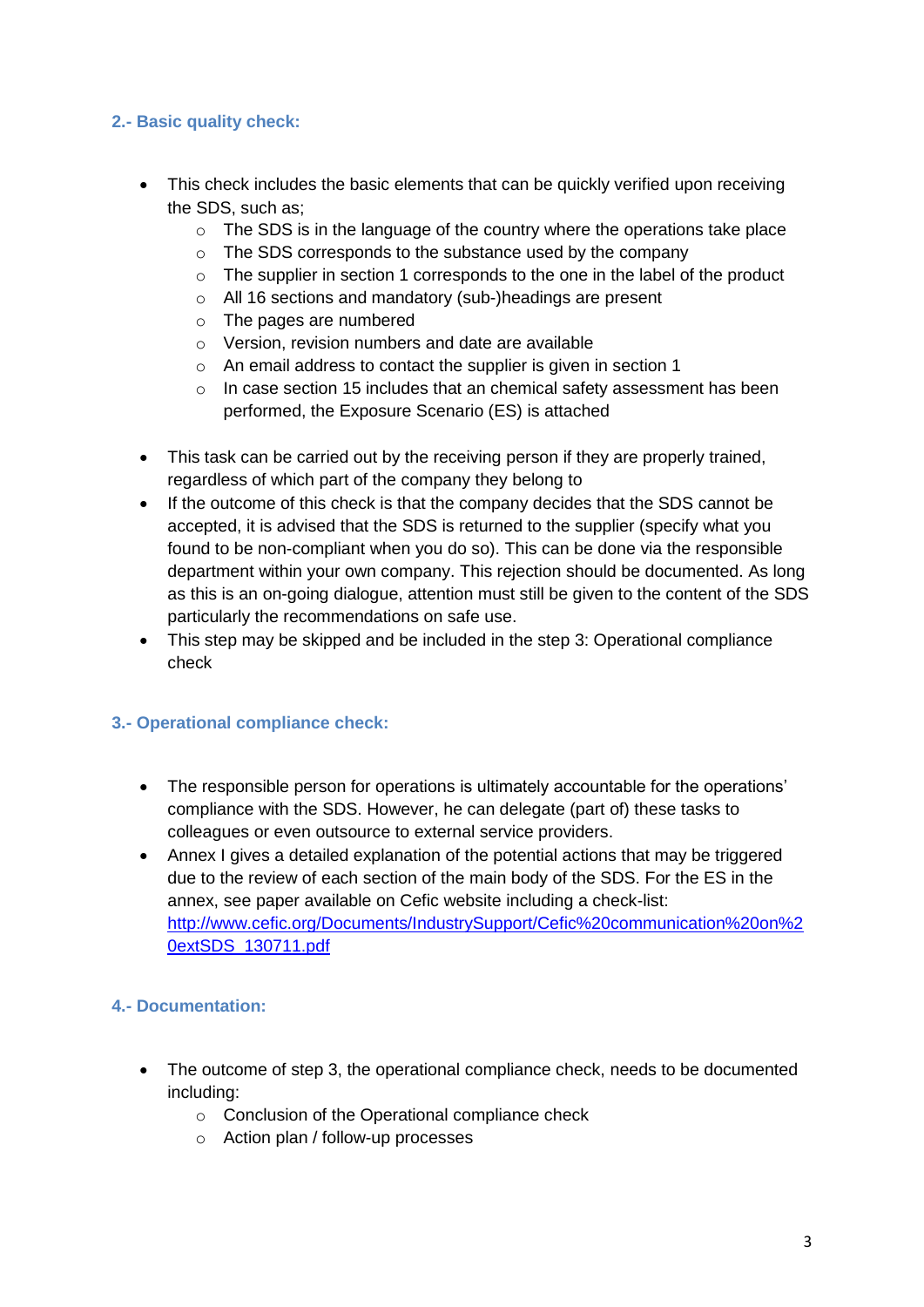#### <span id="page-3-0"></span>**5.- Storing and archiving:**

Each company has a different system to store the received SDS. This system can go from a basic printing and filing to a sophisticated document management system. Regardless of which system is chosen, it must allow the company to:

- o easily retrieve the latest version of the SDS within a reasonable time
- o search for the relevant SDS according to different criteria e.g. supplier, substance, trade name, etc.
- $\circ$  store all SDSs for the same product, received from different suppliers,
- o information from the SDS must be made available to workers in a suitable format
- o workers must be able to easily access the information from the SDS (or the actual SDS if required by the applicable national legislation)
- o record the receiving and acceptance date of an SDS, as REACH gives 12 months to implement the Operational Conditions (OC) and Risk Management Measures (RMM) in the ES. It is important to be able to trace and record when the clock starts ticking

Companies should not forget to store/archive - in addition to the actual SDS - the outcome of the operational compliance check. This may be very useful for future inspections as well as to keep record of efforts to comply.

It is recommended to keep old versions of SDS. The ECHA Guidance on SDS section 3.10 includes:

*The first sentence of Article 36(1) of REACH requires that:*

*"1. Each manufacturer, importer, downstream user and distributor shall assemble and keep available all the information he requires to carry out his duties under this Regulation for a period of at least 10 years after he last manufactured, imported, supplied or used the substance or mixture".*

*There is no reference in this text (or in the revision of Annex II) to a requirement for the actors in the supply chain to keep copies of SDSs and/or outdated versions thereof for any specified period. Both the suppliers of SDSs and potentially their recipients should consider these documents as part of the "the information he requires to carry out his duties under this Regulation" which is to be retained for a minimum period of 10 years. […] Holders of both SDSs and other information may in any case decide that it should be retained for product liability and other legal requirements and it might be considered appropriate (for example for products with chronic effects) to keep this information for a period of more than 10 years, depending on the applicable national laws and regulations.*

#### <span id="page-3-1"></span>**6. Updated version received :**

In cases where an updated version is received, changes should be highlighted.

The entire process may then be triggered with specific attention to the sections that have been changed. The procedure for how to deal with updates should also be documented.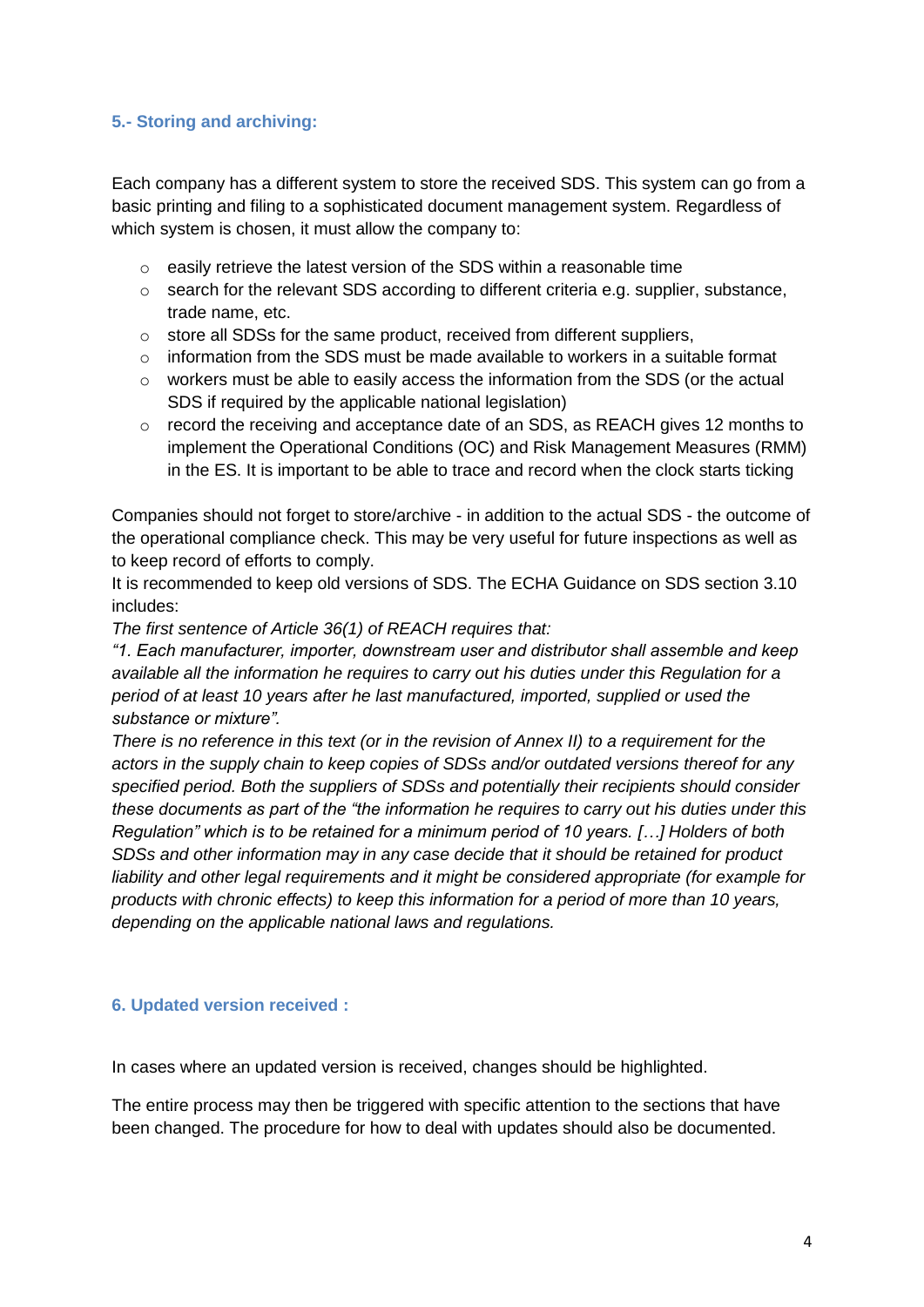#### <span id="page-4-0"></span>**Q&As on potential problems companies may encounter**

## *SDS come in different languages, if the assessment is done in a centralised team, it may help to have another language e.g. English version. How to handle this language consideration?*

Many international companies handle the incoming SDSs in a centralised organisation. Of course all incoming SDS are in the national language and as there might be legal entities in a variety of EU member states, this can pose a language difficulty for the staff in the central organisation.

A variety of solutions exist, among which are:

- translating the documents, but then one might face an issue in quality and cost as well as liability.

- asking an additional language version from the suppliers, next to the legally required national version. This request of asking an additional language can also be handled during the suppliers negotiation phase and can be embedded in the contract with the supplier.

Suppliers may also provide links to different languages on their websites, so customers can then download the language version they require. In this case, attention needs to be given to the national requirements in section 8&15 which may be those of the country of the chosen language, and therefore not applicable to the country where the operations take place.

E.g. a company has operations in Belgium, but would like to have the English version of the SDS too. The country-specific requirements of the English version may be related to UKnational legislation and therefore not applicable to Belgium.

## *Different suppliers for the same substances different SDS sometimes with major differences in RMM. What if one supplier has an ES and another supplier has not?*

If one supplier has an ES, and another does not have it:

- 1. There might be a good reason for it like different impurities, different tonnage bands etc.
- 2. If RMMs are different: explore the options to align the RMM's by the means of scaling.
- 3. If for instance supplier A has an ES attached, supplier B does not, there should be an explanation in section 15.2 of the body of supplier B why there isn't any ES.

## *What if the ES is not available in the local language? Does the clock start ticking?*

The clock starts ticking when the extended SDS is accepted by the recipient. If it is not accepted, you must contact the supplier and ask for a translation and document your request.

If you accept the ES in English, then the clock starts ticking. If you translate it yourself, quality of the translation could be an issue.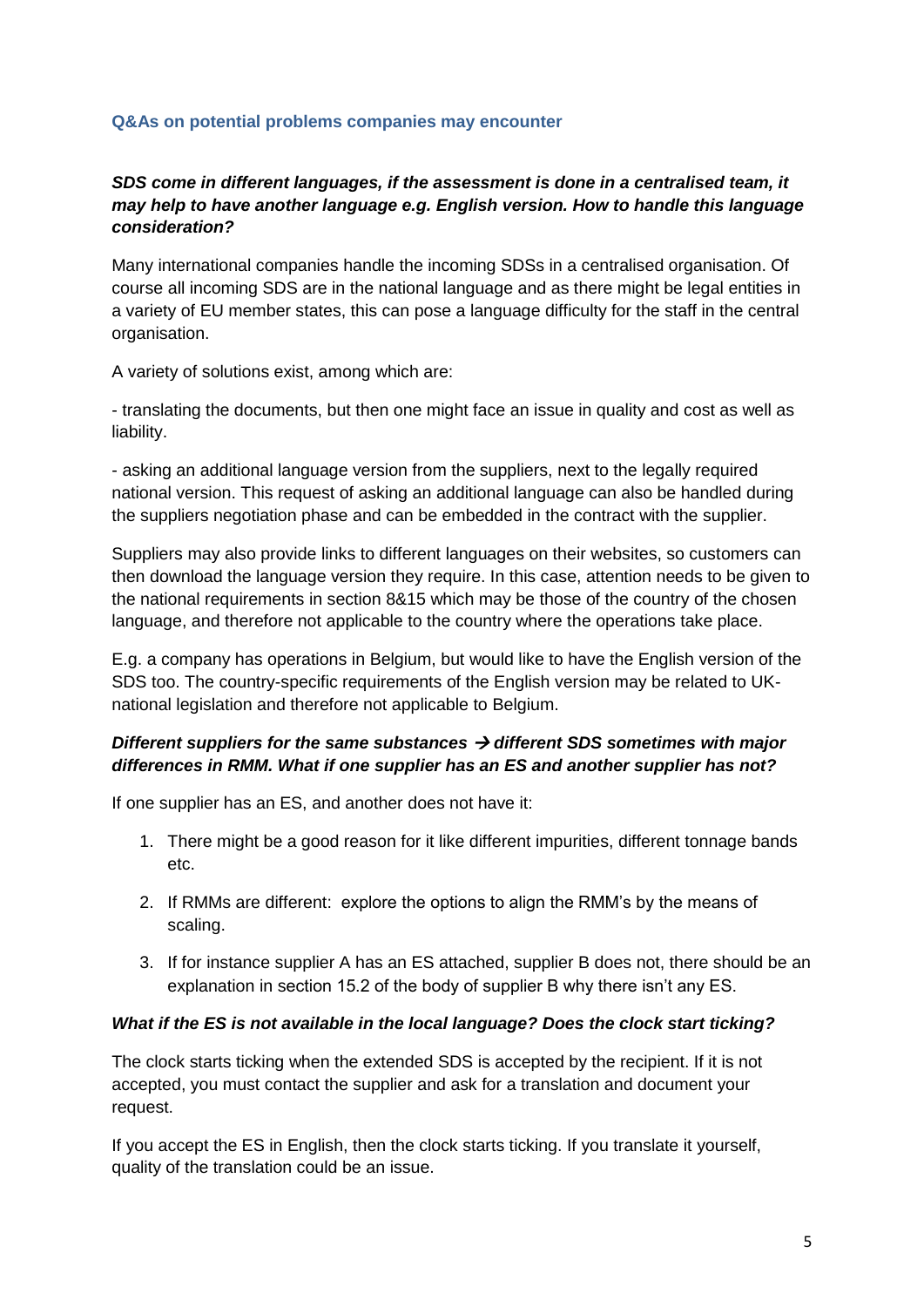#### **ANNEX I: Potential follow-up actions for each section of the SDS**

This check-list should be used by companies to check if their operations are in compliance with the received SDS from the suppliers, regardless of whether the SDS is extended or not. Please note that in order to understand an SDS and assess the necessary actions, certain level of expertise is required.

This list only covers the main body of the SDS. For compliance with the ES in Annex, please consult the paper 'Messages to communicate in the supply chain on extended SDS for substances II'. This document has been jointly prepared by Cefic, Concawe, FECC and DUCC and includes a check-list for those receiving an extended SDS:

#### <http://www.cefic.org/Industry-support/Implementing-reach/Guidances-and-Tools1/>

This check-list addresses the main issues for pure substances as well as for mixtures acknowledging that in some cases, ES for mixtures can be integrated in the main body of the SDS, and that ES for mixtures have not been developed so far. Checking the extended SDS for mixtures can be more complicated in the future.

<span id="page-5-0"></span>If any of the following points is missing in the received SDS, or the information is confusing in any section, please contact your supplier.

During the compliance check, new information on safe handling may come up. This can be included in employees' training on the use of hazardous chemicals

| <b>Section</b>                                                                    | Information that must<br>be in this section | <b>Potential actions</b>                                                                    |
|-----------------------------------------------------------------------------------|---------------------------------------------|---------------------------------------------------------------------------------------------|
| SECTION 1: IDENTIFICATION OF THE SUBSTANCE/MIXTURE AND OF THE COMPANY/UNDERTAKING |                                             |                                                                                             |
|                                                                                   |                                             |                                                                                             |
|                                                                                   | In the case of a                            | Check if this information is consistent with the label                                      |
| 1.1 Product identifier                                                            | substance:                                  | If there is a truncated Registration number (Example: 01 - 1234567890 - 11 - xxxx),         |
|                                                                                   | -Name (EC or CAS or                         | make sure you have a template to request your supplier the full number in case an inspector |
|                                                                                   | $\ldots$ ) and                              | requests it. See Cefic available letter:                                                    |
|                                                                                   | -Identification Number                      | http://www.cefic.org/Industry-support/Implementing-reach/Guidances-and-Tools1/              |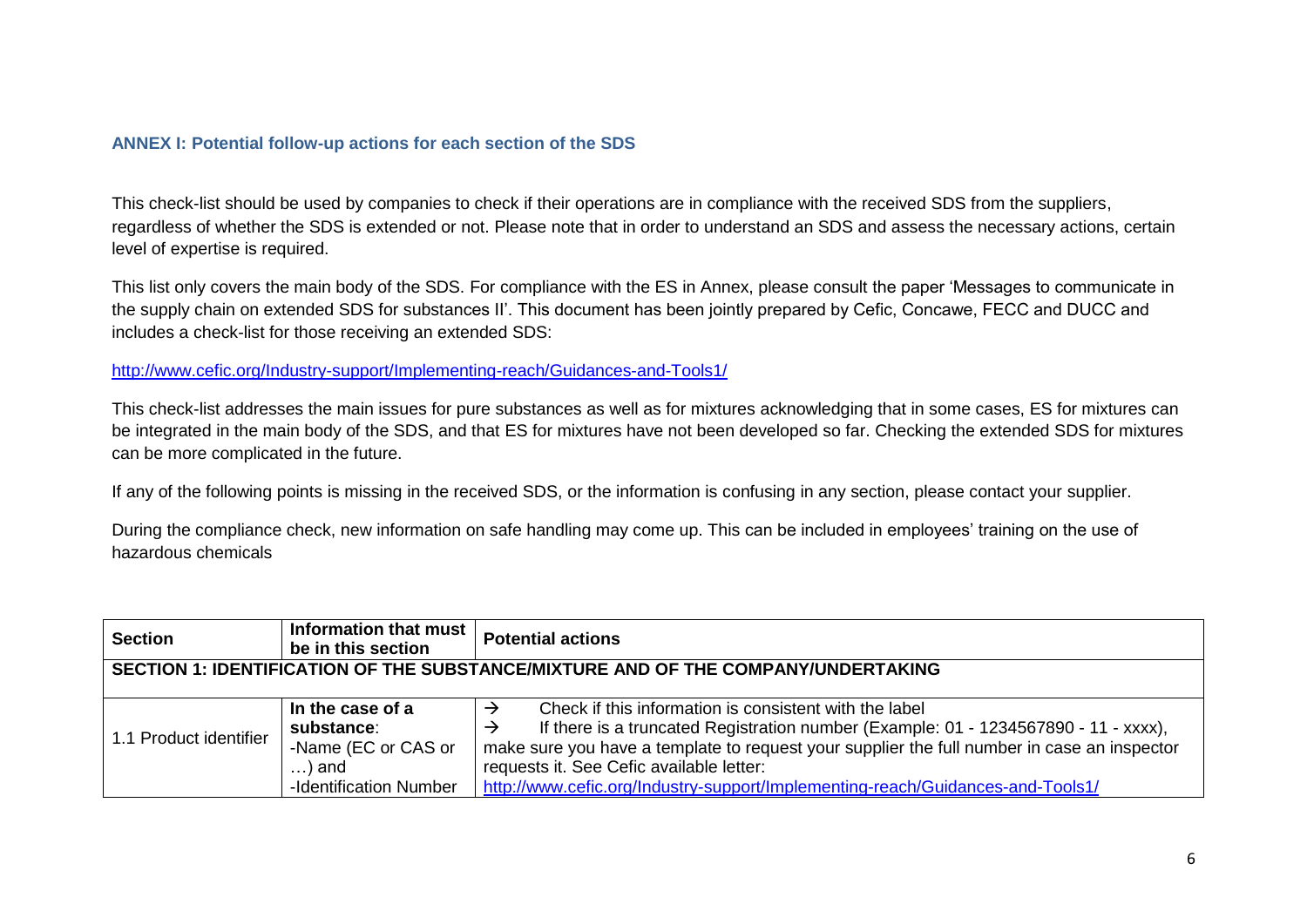|                                                                                           | (EC or CAS or )<br>In the case of a<br>mixture:<br>Trade Name or<br>Designation                                                                                                            | $\rightarrow$<br>Note that not all SDS will have registration numbers (Please consult Cefic paper on SC<br>Comm for more information:<br>http://www.cefic.org/Documents/IndustrySupport/Communication_January2011_final.pdf)<br>If there is a registration number (truncated or not), check if there are Exposure<br>$\rightarrow$<br>Scenarios in the annex. If so, you have 12 months to comply with the OCs/RMMs.                                                                                                                                                                           |
|-------------------------------------------------------------------------------------------|--------------------------------------------------------------------------------------------------------------------------------------------------------------------------------------------|------------------------------------------------------------------------------------------------------------------------------------------------------------------------------------------------------------------------------------------------------------------------------------------------------------------------------------------------------------------------------------------------------------------------------------------------------------------------------------------------------------------------------------------------------------------------------------------------|
| 1.2 Relevant<br>identified uses of<br>substance or mixture<br>and uses advised<br>against | Identified uses (what<br>the substance or<br>mixture is intended to<br>do)and/or<br>uses advised against<br>(must only be filled out<br>if applicable)                                     | $\rightarrow$<br>Check with area use(s) & if not concurrent $\Rightarrow$ Contact your supplier<br>If an Exposure Scenario is included - CHECK FOR CONSISTENCY Please consult<br>$\rightarrow$<br>the Cefic paper on checking the ES in extended SDS for more information:<br>http://www.cefic.org/Industry-support/Implementing-reach/Guidances-and-Tools1/<br>If the use is as an "intermediate" under Strictly Controlled Conditions (SCC) $\rightarrow$ check if<br>$\rightarrow$<br>you have confirmed SCC to the supplier and check if appropriate documentation for SCC is<br>available |
| 1.3 Details of the<br>supplier of the SDS                                                 | Identity/name of<br>producer or importer or<br>only representative or<br>distributor<br>Complete address incl.<br>phone number!<br>Contact regarding SDS<br>information (email<br>address) | Check if all required info is there.<br>$\rightarrow$                                                                                                                                                                                                                                                                                                                                                                                                                                                                                                                                          |
| 1.4 Emergency<br>telephone number                                                         | Phone number(s) for<br>emergency contact<br>Info regarding<br>availability, hours, time,<br>specific information                                                                           | Should be available to industrial Hygiene Services and 1 <sup>st</sup> aid responders / emergency<br>$\rightarrow$<br>responders                                                                                                                                                                                                                                                                                                                                                                                                                                                               |
| <b>SECTION 2: HAZARDS IDENTIFICATION</b>                                                  |                                                                                                                                                                                            |                                                                                                                                                                                                                                                                                                                                                                                                                                                                                                                                                                                                |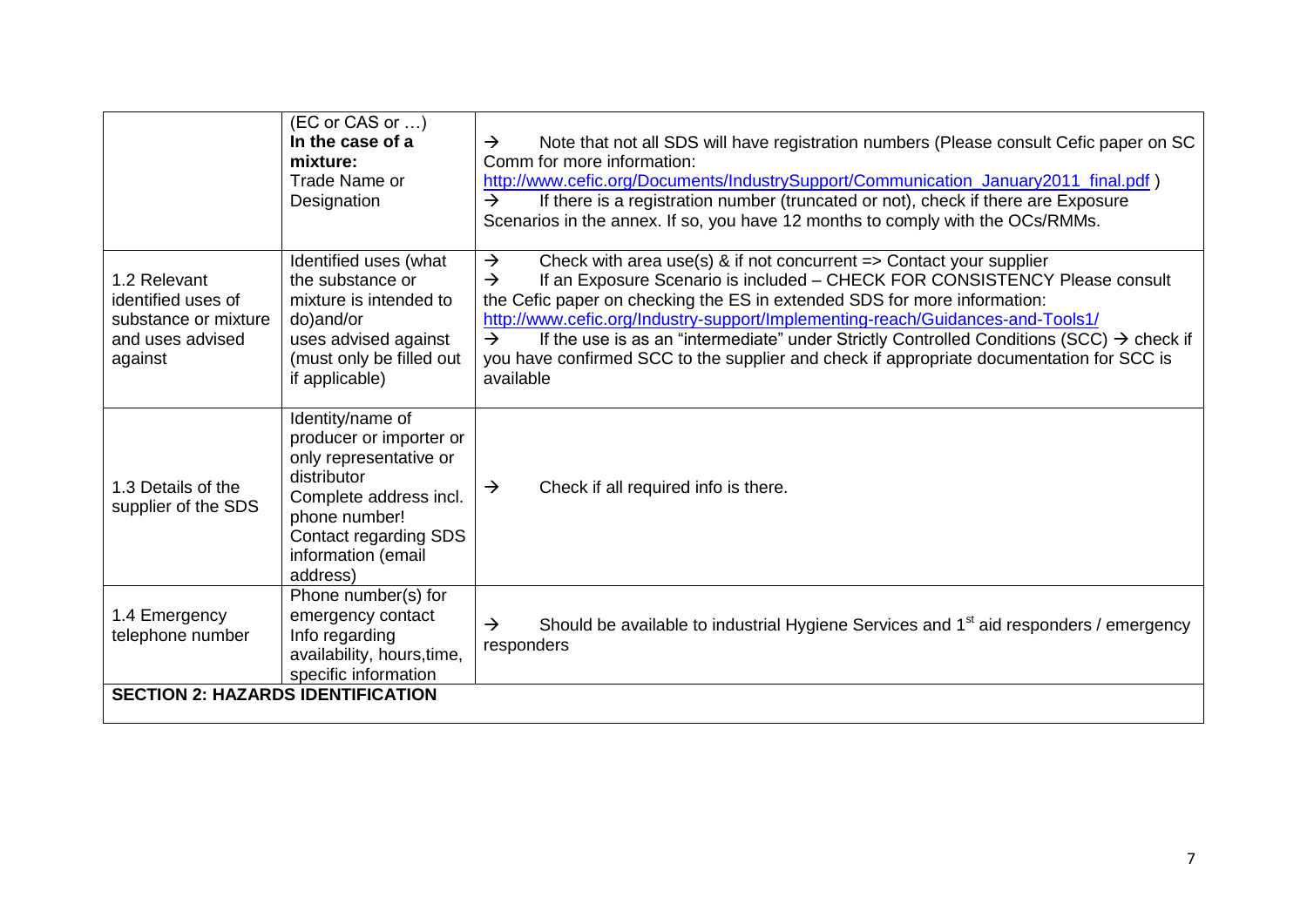| 2.1 Classification of<br>substance or mixture | Classification<br>according to<br>67/548/CEE for<br>substances.<br>or<br>according to<br>1999/45/CE for<br>mixtures<br>and/or<br>according to<br>1272/2008/CE (CLP<br>for substances &<br>mixtures)                                                                                                              | $\rightarrow$ Ensure that information is consistent with internal company documentation<br>$\rightarrow$ Ensure storage tanks and pipes are labeled or wear warning signs (Directive 92/58/EEC <sup>2</sup> )<br>according to the information in the SDS. (Consider that requirements on labeling storage<br>tanks and pipes can depend on your local legislation). |
|-----------------------------------------------|------------------------------------------------------------------------------------------------------------------------------------------------------------------------------------------------------------------------------------------------------------------------------------------------------------------|---------------------------------------------------------------------------------------------------------------------------------------------------------------------------------------------------------------------------------------------------------------------------------------------------------------------------------------------------------------------|
| 2.2 Label Elements                            | In the case of a<br>substance:<br>- Pictograms<br><b>CLP</b><br>- Signal words<br>- Hazard<br>statements<br>- Precautionary<br>statements<br>In the case of a<br>mixture:<br>- Appropriate<br>symbols or symbol<br>letters in accordance<br>with Directive<br>1999/45/EC or CLP<br>- Identification<br>of danger | $\rightarrow$ Check that the label elements are consistent with the label on the product                                                                                                                                                                                                                                                                            |

 2 Please note that this Directive is currently under review to align with the CLP Regulation criteria.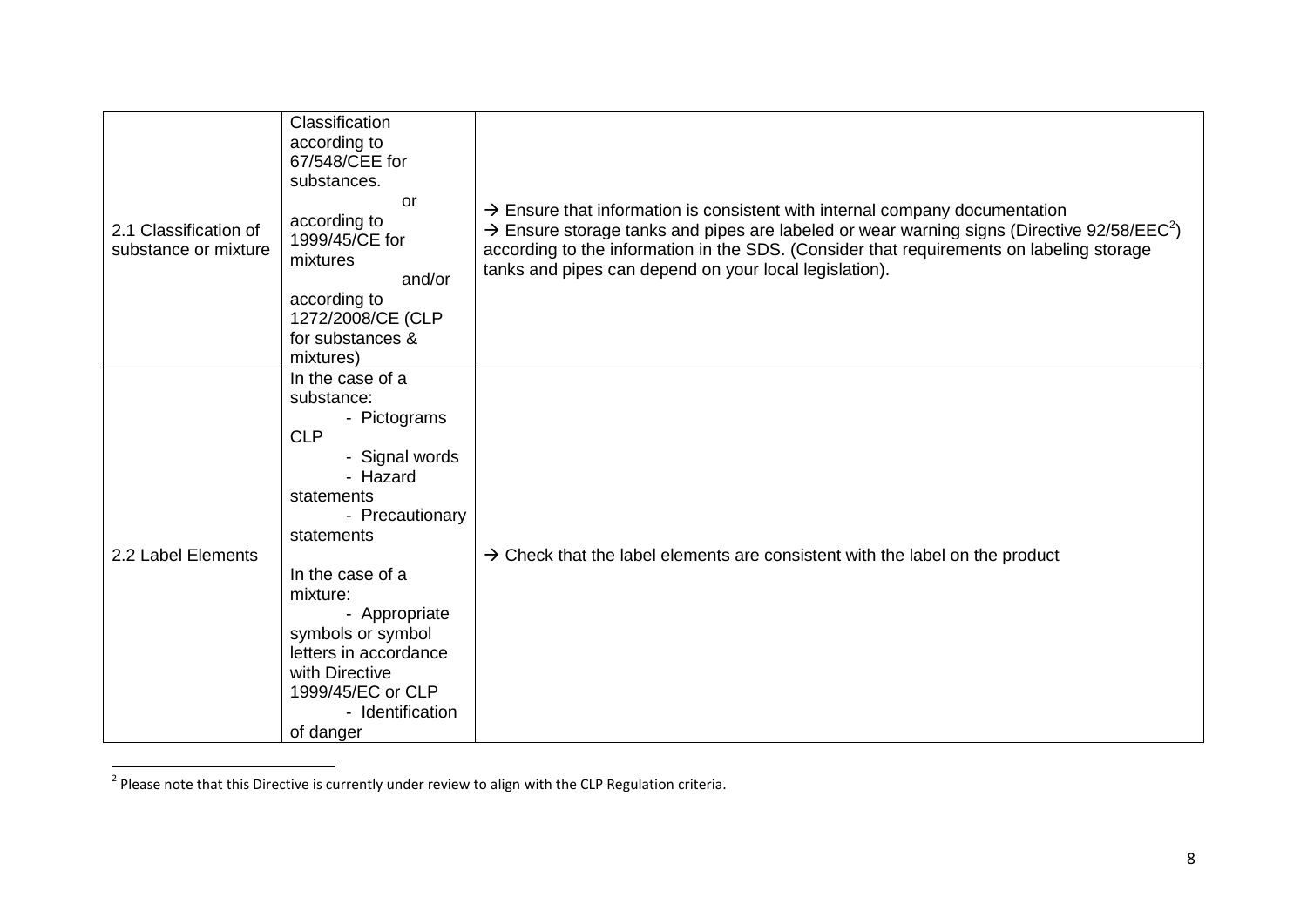|                                                                                                                                                                                                               | - Risk phrases                                                                                                                                                                             |                                                                                                                                                                                                                                                                                                                                                                                                                                                                                                                                          |
|---------------------------------------------------------------------------------------------------------------------------------------------------------------------------------------------------------------|--------------------------------------------------------------------------------------------------------------------------------------------------------------------------------------------|------------------------------------------------------------------------------------------------------------------------------------------------------------------------------------------------------------------------------------------------------------------------------------------------------------------------------------------------------------------------------------------------------------------------------------------------------------------------------------------------------------------------------------------|
|                                                                                                                                                                                                               | (R phrases)                                                                                                                                                                                |                                                                                                                                                                                                                                                                                                                                                                                                                                                                                                                                          |
|                                                                                                                                                                                                               | - Safety advise                                                                                                                                                                            |                                                                                                                                                                                                                                                                                                                                                                                                                                                                                                                                          |
|                                                                                                                                                                                                               | (S phrases)                                                                                                                                                                                |                                                                                                                                                                                                                                                                                                                                                                                                                                                                                                                                          |
|                                                                                                                                                                                                               | <b>SECTION 3: COMPOSITION/INFORMATION ON INGREDIENTS</b>                                                                                                                                   |                                                                                                                                                                                                                                                                                                                                                                                                                                                                                                                                          |
|                                                                                                                                                                                                               |                                                                                                                                                                                            |                                                                                                                                                                                                                                                                                                                                                                                                                                                                                                                                          |
| 3.1 Substances                                                                                                                                                                                                | 3.1 Substances<br>Main constituent<br>Others such as<br>impurities, stabilizers,<br>additives or individual<br>constituents must be<br>listed when they<br>contribute to<br>classification | $\rightarrow$ If any substance is identified on the current SVHC candidate list, inform business. Link to<br><b>ECHA SVHC list:</b><br>http://echa.europa.eu/chem_data/authorisation_process/candidate_list_table_en.asp                                                                                                                                                                                                                                                                                                                 |
| 3.2 Mixtures                                                                                                                                                                                                  | 3.2 Mixtures<br>Dangerous substances<br>exceeding thresholds<br>Registered substances<br>have to be listed<br>together with their<br>registration number<br>(can be truncated).            | $\rightarrow$ If any substance is identified on the current SVHC candidate list, inform business. Link to<br><b>ECHA SVHC list:</b><br>http://echa.europa.eu/chem_data/authorisation_process/candidate_list_table_en.asp<br>If there is a truncated Registration number (Example: 01 - 1234567890 - 11 - xxxx),<br>$\rightarrow$<br>make sure you have a template to request your supplier the full number in case an inspector<br>requests it. See Cefic available letter:<br>http://www.cefic.org/Industry-support/Implementing-reach/ |
| <b>SECTION 4: FIRST AID MEASURES</b>                                                                                                                                                                          |                                                                                                                                                                                            |                                                                                                                                                                                                                                                                                                                                                                                                                                                                                                                                          |
| 4.1 Description of 1st<br>aid measures 4.2<br>Most important<br>symptoms und<br>effects, both acute<br>and delayed<br>4.3 Indication of any<br>immediate medical<br>attention and special<br>treatment needed | A description for each<br>route of exposure must<br>be listed:<br>inhalation,<br>ingestion,<br>eye,<br>skin                                                                                | $\rightarrow$ Relevant responsible shall verify that all these described measures are covered<br>Examples:<br>Are the required 1st aid measures available (safety/eye showers, fire blankets,<br>anti-dotes, etc.)?<br>Training and information of employees on exposure recognition conducted?<br>Training of emergency responders conducted?<br>PPE for emergency responders conducted?<br>etc.                                                                                                                                        |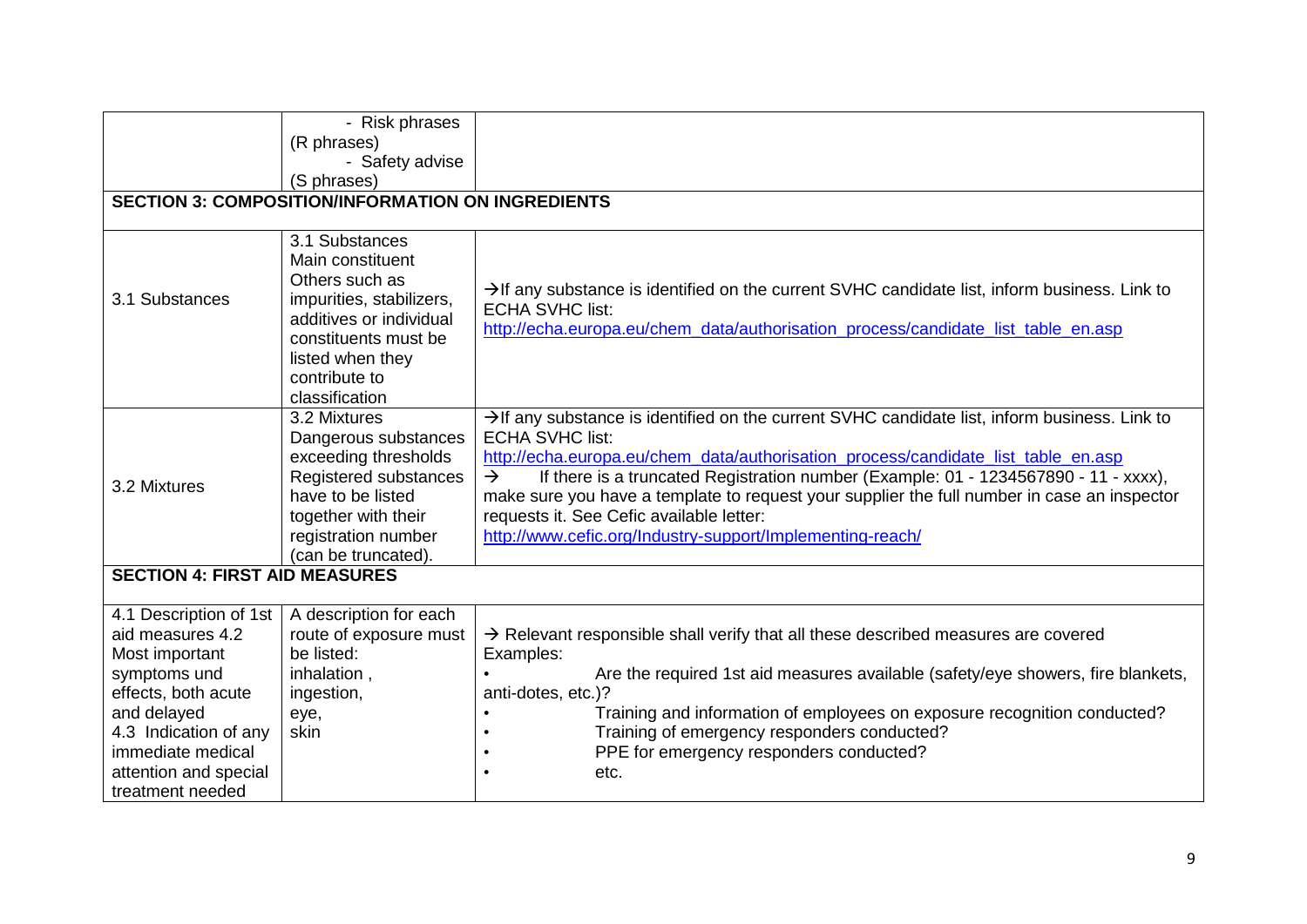| <b>SECTION 5: FIREFIGHTING MEASURES</b>                                           |                                                                                                                                                                                                                                                                                                                                                    |                                                                                                                                                                                                                                                                                                                               |  |
|-----------------------------------------------------------------------------------|----------------------------------------------------------------------------------------------------------------------------------------------------------------------------------------------------------------------------------------------------------------------------------------------------------------------------------------------------|-------------------------------------------------------------------------------------------------------------------------------------------------------------------------------------------------------------------------------------------------------------------------------------------------------------------------------|--|
| 5.1 Extinguishing<br>media                                                        | Suitable/appropriate<br>extinguishing media<br>Unsuitable<br>extinguishing media<br>(Includes reasoning<br>why not suitable)                                                                                                                                                                                                                       | $\rightarrow$ Fire Protection resource to confirm that these are present<br>$\rightarrow$ Fire Protection resource to confirm that the unsuitable media cannot accidentally be used.                                                                                                                                          |  |
| 5.2 Special hazards<br>arising from the<br>substance or mixture                   |                                                                                                                                                                                                                                                                                                                                                    | $\rightarrow$ Fire Protection resource has to confirm that these hazards are known and addressed in the<br>emergency response team training.<br>$\rightarrow$ Confirm that this information is covered by the relevant company processes, and as such<br>included in area related emergency response training and procedures. |  |
| 5.3 Advice for<br>firefighters                                                    |                                                                                                                                                                                                                                                                                                                                                    | >Fire Protection resource to confirm that PPE (Personal Protective Equipment) / RPE<br>(Respiratory Protective Equipment) / SCBA (Self-Contained Breathing Apparatus) is available<br>for fire-fighters. Focus on details such as definition of filter mask type.                                                             |  |
|                                                                                   | <b>SECTION 6: ACCIDENTAL RELEASE MEASURES</b>                                                                                                                                                                                                                                                                                                      |                                                                                                                                                                                                                                                                                                                               |  |
| 6.1 Personal<br>precautions,<br>protective equipment<br>& emergency<br>procedures | For Non-emergency<br>response personnel it<br>describes:<br>- Suitable PPE<br>- Requirements<br>for removal of ignition<br>sources<br>- Emergency<br>procedures<br>For Emergency<br>response team - fire<br>brigade it describes:<br>- Suitable fabric<br>for firefighter PPE<br>(example: "appropriate<br>Butylene" and "not<br>appropriate PVC") | $\rightarrow$ In case currently used PPE is different from specified PPE: check internally and document if<br>equivalent or better than the supplier (this requires relevant expertise). Consider discussing<br>with supplier and ask him to check if your currently used PPE can be included in the SDS                      |  |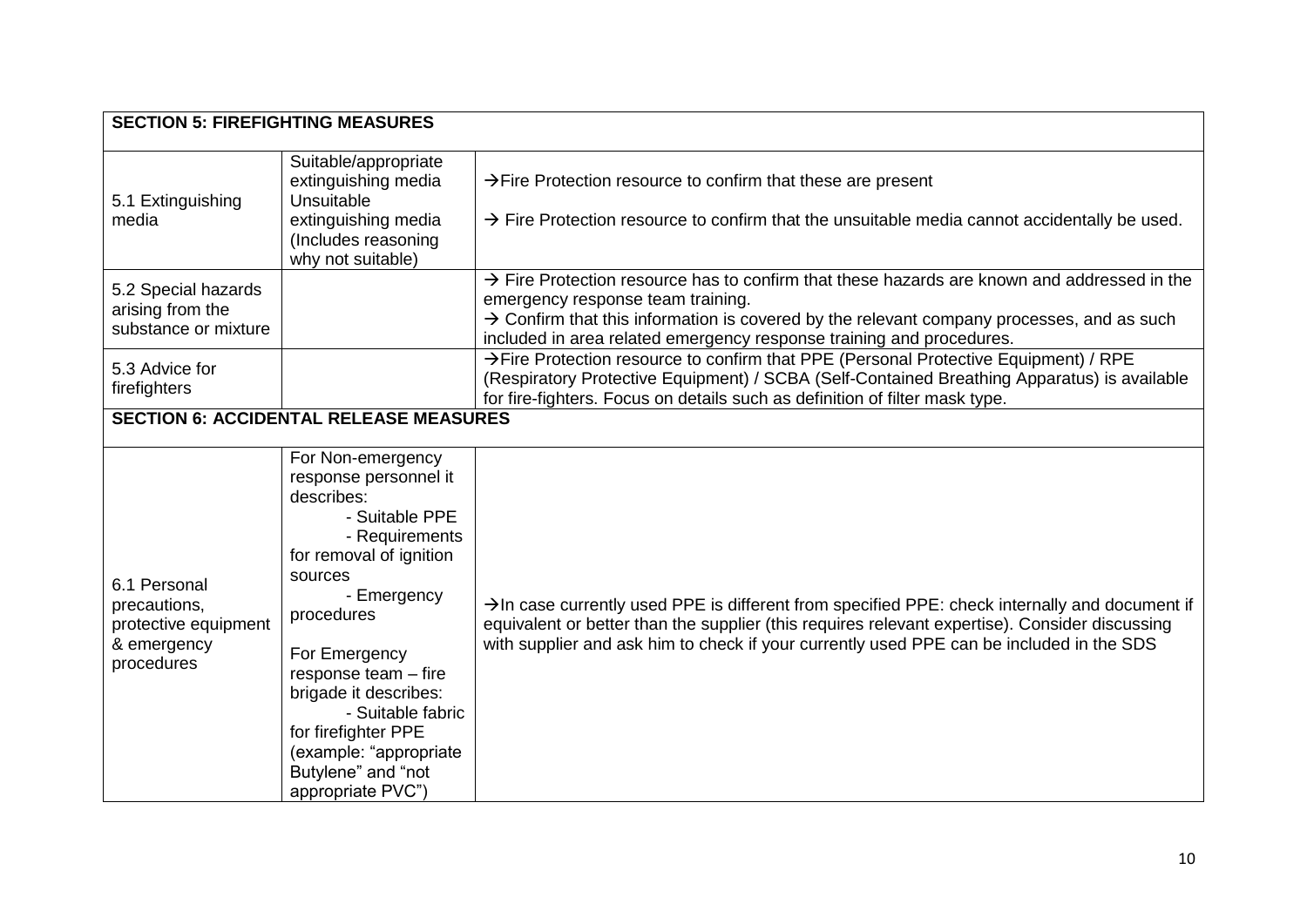| 6.2 Environmental<br>precautions                                                                                                                                                                                                                             |                                                                                                      | $\rightarrow$ Confirm that the specified precautions can be followed in case needed. (Necessary tools<br>available, people trained, etc)                                                                                                                                                                                                                                                                                                                                                                                                                                   |
|--------------------------------------------------------------------------------------------------------------------------------------------------------------------------------------------------------------------------------------------------------------|------------------------------------------------------------------------------------------------------|----------------------------------------------------------------------------------------------------------------------------------------------------------------------------------------------------------------------------------------------------------------------------------------------------------------------------------------------------------------------------------------------------------------------------------------------------------------------------------------------------------------------------------------------------------------------------|
| 6.3 Methods and<br>material for<br>containment and<br>cleaning up                                                                                                                                                                                            | Appropriate and<br>inappropriate methods,<br>materials and clean-up<br>techniques shall be<br>listed | $\rightarrow$ Confirm that the specified precautions are documented in the emergency procedures, the<br>necessary tools and materials are available, people are trained, and inappropriate measures<br>cannot inadvertently be applied.                                                                                                                                                                                                                                                                                                                                    |
| 6.4 References to<br>other sections                                                                                                                                                                                                                          |                                                                                                      | $\rightarrow$ No action required                                                                                                                                                                                                                                                                                                                                                                                                                                                                                                                                           |
| <b>SECTION 7: HANDLING AND STORAGE</b>                                                                                                                                                                                                                       |                                                                                                      |                                                                                                                                                                                                                                                                                                                                                                                                                                                                                                                                                                            |
| $\rightarrow$ In case of inconsistency: contact supplier.                                                                                                                                                                                                    |                                                                                                      | $\rightarrow$ Ensure information in the exposure scenarios (if available) is not giving contradicting instructions related to handling and storage.                                                                                                                                                                                                                                                                                                                                                                                                                        |
| 7.1 Precautions for<br>safe handling                                                                                                                                                                                                                         |                                                                                                      | Check that safe handling precautions are followed.<br>In case of deviations: check internally and document if equivalent or better than the supplier<br>(this requires relevant expertise). Consider discussing with supplier and ask him to check if<br>your current practice can be included in the SDS                                                                                                                                                                                                                                                                  |
| 7.2 Conditions for<br>safe storage<br>including any<br>incompatibilities                                                                                                                                                                                     |                                                                                                      | Check that safe storage conditions are followed.<br>$\rightarrow$ Storage does include storage in a warehouse, a tank farm, but also intermediate storage in<br>a manufacturing area.<br>In case of deviations:<br>$\rightarrow$ Check internally and document if equivalent or better than the supplier (this requires<br>relevant expertise). Consider discussing with supplier and ask him to check if your current<br>practice can be included in the SDS<br>$\rightarrow$ Confirm that there are no material incompatibility issues with other materials being stored |
| 7.3 Specific end<br>uses                                                                                                                                                                                                                                     |                                                                                                      | $\rightarrow$ Ensure that the information in section 1.2 – "Identified uses" is respected.                                                                                                                                                                                                                                                                                                                                                                                                                                                                                 |
| <b>SECTION 8: EXPOSURE CONTROLS / PERSONAL PROTECTION</b><br>$\rightarrow$ Ensure information in the exposure scenarios (if available) is not contradicting information given in this section r $\rightarrow$ In case of inconsistency:<br>contact supplier. |                                                                                                      |                                                                                                                                                                                                                                                                                                                                                                                                                                                                                                                                                                            |
| 8.1 Control                                                                                                                                                                                                                                                  | Where available,                                                                                     | $\rightarrow$ Ensure that the use of this substance or mixture does not pose any risk to the worker, and                                                                                                                                                                                                                                                                                                                                                                                                                                                                   |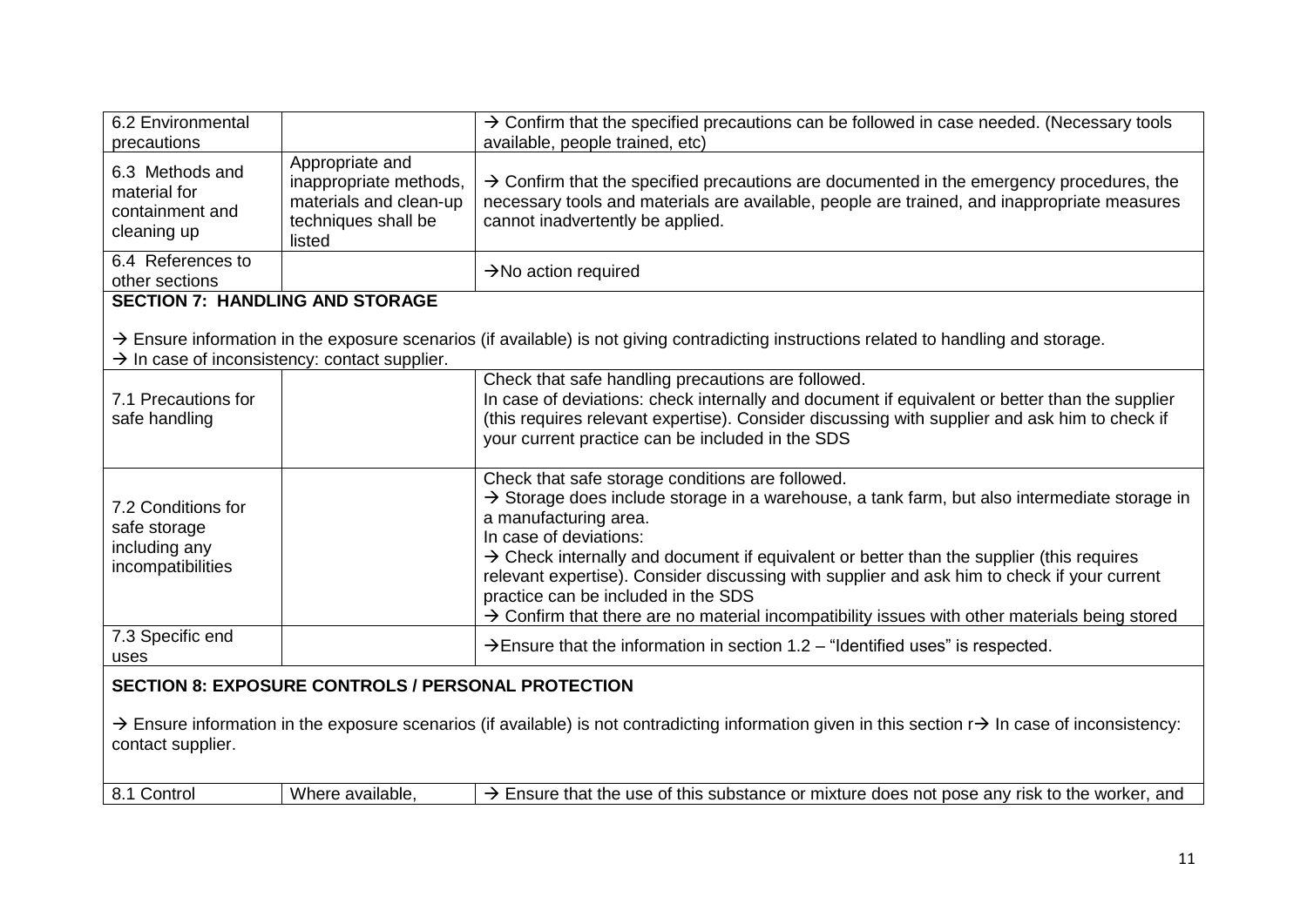| parameters                                                   | national occupational<br>exposure and<br>biological limit values<br>including the legal<br>basis shall be<br>documented for the<br>substance and each<br>substance of the<br>mixture.                                  | that workplace concentrations are lower then the documented limit values. This can be<br>accomplished via measurements or by expert judgement. Both have to be documented.                                                                                                                                                                                                                                                                                                                                                                                                                                |
|--------------------------------------------------------------|------------------------------------------------------------------------------------------------------------------------------------------------------------------------------------------------------------------------|-----------------------------------------------------------------------------------------------------------------------------------------------------------------------------------------------------------------------------------------------------------------------------------------------------------------------------------------------------------------------------------------------------------------------------------------------------------------------------------------------------------------------------------------------------------------------------------------------------------|
| 8.2 Exposure<br>controls                                     | 1. Engineering controls<br>2. Individual protection<br>measures:Eye<br>protection<br><b>Skin</b><br>Hand protection<br>Respiratory protection<br>Protection against<br>thermal hazards<br>3. Environmental<br>controls | $\rightarrow$ In case exposure controls are neither listed in 8.2 nor in the Exposure Scenario, you need<br>to contact supplier<br>$\rightarrow$ Ensure engineering controls, individual controls and commitments under Community<br>Environmental legislation are implemented<br>$\rightarrow$ In case other controls are in place than provided by the suppliercheck internally and<br>document if equivalent or better than the supplier (this requires relevant expertise). Consider<br>discussing with supplier and ask him to check if your currently used protection can be<br>included in the SDS |
|                                                              | <b>SECTION 9: PHYSICAL AND CHEMICAL PROPERTIES</b>                                                                                                                                                                     |                                                                                                                                                                                                                                                                                                                                                                                                                                                                                                                                                                                                           |
| 9.1 Information basic<br>physical and<br>chemical properties | Here you need to find<br>chemical and physical<br>property data of the<br>substance                                                                                                                                    | $\rightarrow$ If you have new information on hazardous properties, inform your supplier                                                                                                                                                                                                                                                                                                                                                                                                                                                                                                                   |
| 9.2 Other information                                        |                                                                                                                                                                                                                        | $\rightarrow$ Treat the same as information in 9.1                                                                                                                                                                                                                                                                                                                                                                                                                                                                                                                                                        |
| <b>SECTION 10: STABILITY AND REACTIVITY</b>                  |                                                                                                                                                                                                                        |                                                                                                                                                                                                                                                                                                                                                                                                                                                                                                                                                                                                           |
| 10.1 Reactivity to<br>10.6 Hazardous<br>decomposition        | This section of the<br>safety data sheet shall<br>describe the stability of                                                                                                                                            | If you have new information on hazardous properties, contact inform your supplier<br>$\rightarrow$<br>In case information in this section deviates from information used in former process<br>$\rightarrow$<br>safety studies, review the process safety study.                                                                                                                                                                                                                                                                                                                                           |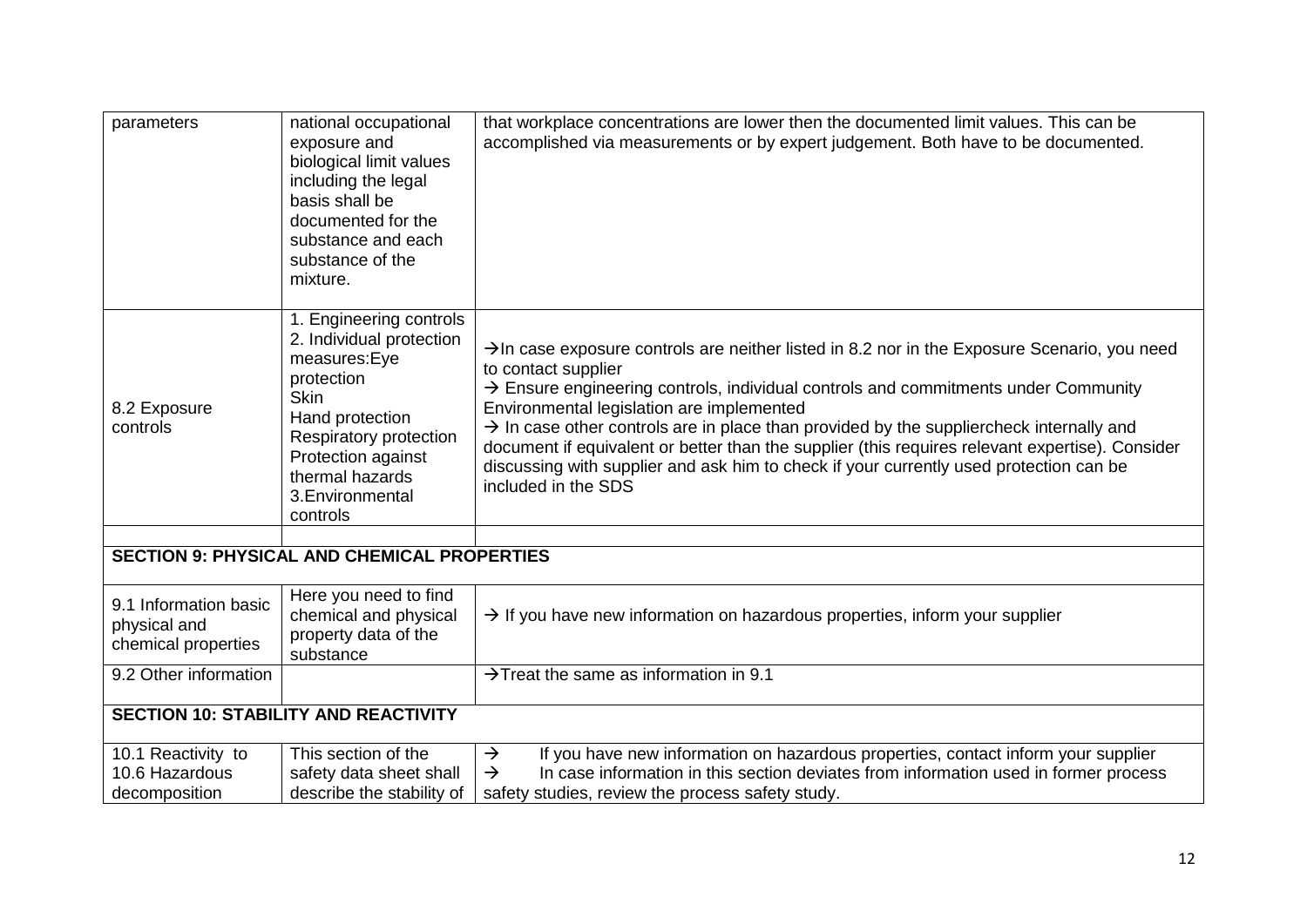| products              | the substance or                             |                                                                                                          |
|-----------------------|----------------------------------------------|----------------------------------------------------------------------------------------------------------|
|                       | mixture and the                              |                                                                                                          |
|                       | possibility of                               |                                                                                                          |
|                       | hazardous reactions                          |                                                                                                          |
|                       | occurring under certain                      |                                                                                                          |
|                       | conditions of use and                        |                                                                                                          |
|                       | also if released into the                    |                                                                                                          |
|                       | environment, including,                      |                                                                                                          |
|                       | where                                        |                                                                                                          |
|                       | appropriate, a                               |                                                                                                          |
|                       | reference to the test                        |                                                                                                          |
|                       | methods used. If it is                       |                                                                                                          |
|                       | stated that a particular                     |                                                                                                          |
|                       | property does not                            |                                                                                                          |
|                       | apply or if information                      |                                                                                                          |
|                       | on a particular property                     |                                                                                                          |
|                       | is not available, the                        |                                                                                                          |
|                       | reasons shall be given.                      |                                                                                                          |
|                       | <b>SECTION 11: TOXICOLOGICAL INFORMATION</b> |                                                                                                          |
|                       |                                              |                                                                                                          |
|                       | Here you need to find                        |                                                                                                          |
|                       | data for each of the                         |                                                                                                          |
| 11.1 Information on   | listed toxicological                         | $\rightarrow$ If you have new information on hazardous properties, inform your supplier                  |
| toxicological effects | effects.                                     | $\rightarrow$ In case no justification is provided contact supplier!                                     |
|                       | If there is no data                          |                                                                                                          |
|                       | provided, justification                      |                                                                                                          |
|                       | must be given                                |                                                                                                          |
|                       | <b>SECTION 12: ECOLOGICAL INFORMATION</b>    |                                                                                                          |
|                       | Here you need to find                        | $\rightarrow$ If you have new information on hazardous properties, contact your supplier                 |
|                       | information on                               | $\rightarrow$ Evaluate all specified data and decide whether they are relevant for example updating your |
| $12.1 - 12.6$         | potential eco-                               | company specific:                                                                                        |
|                       | toxicological effects of                     | <b>Emergency Response Plans</b>                                                                          |
|                       | the material.                                | <b>Waste Water Treatment facilities</b>                                                                  |
|                       |                                              | Waste treatment practices                                                                                |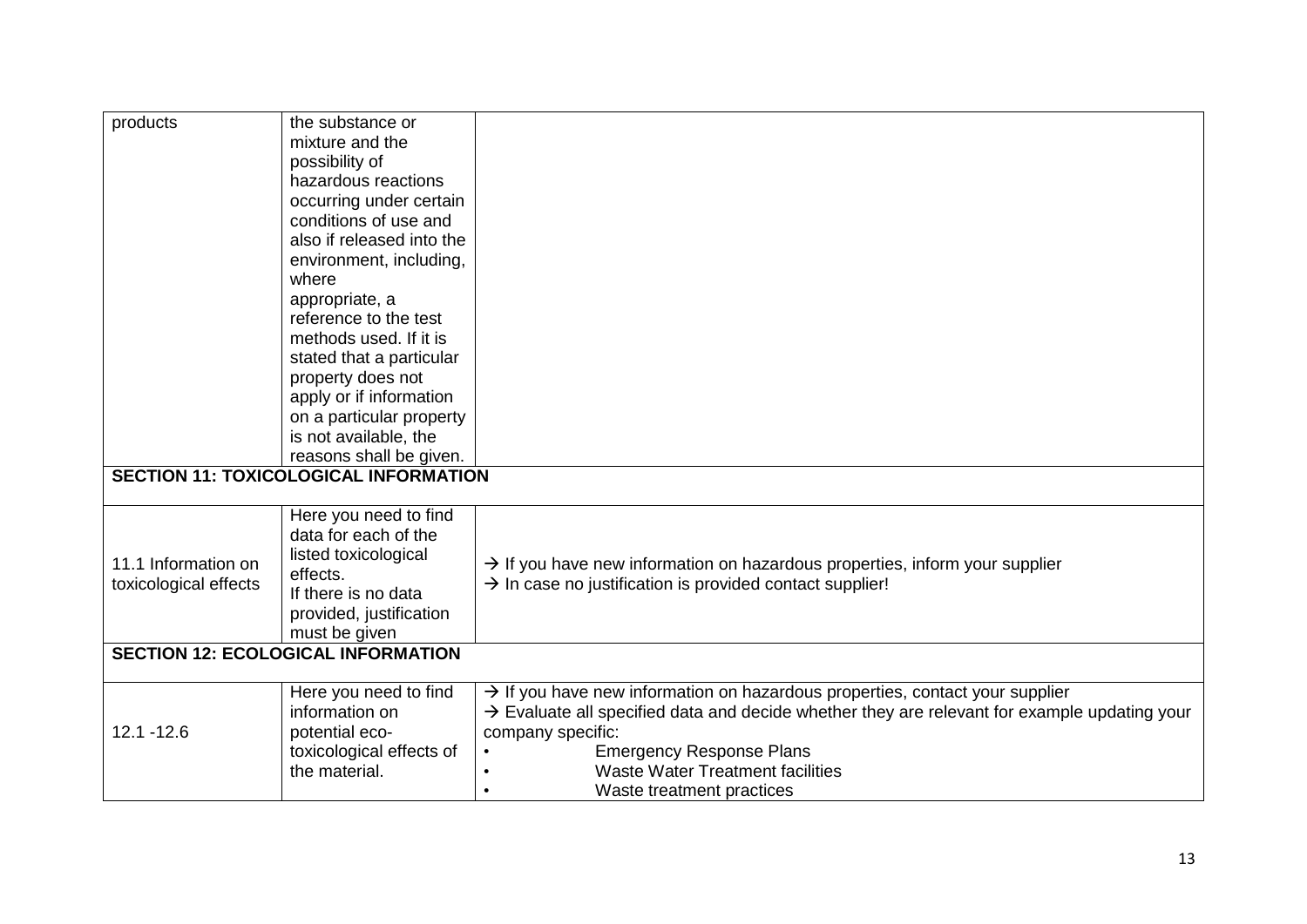|                                                                                                                   | If there is no data<br>provided, justification<br>must be given                                                                                                                            | Etc.                                                                                                                                                                                                                                                                                                                                                                                                                                                                                                                                                                                            |  |
|-------------------------------------------------------------------------------------------------------------------|--------------------------------------------------------------------------------------------------------------------------------------------------------------------------------------------|-------------------------------------------------------------------------------------------------------------------------------------------------------------------------------------------------------------------------------------------------------------------------------------------------------------------------------------------------------------------------------------------------------------------------------------------------------------------------------------------------------------------------------------------------------------------------------------------------|--|
|                                                                                                                   | <b>SECTION 13: DISPOSAL CONSIDERATIONS</b>                                                                                                                                                 |                                                                                                                                                                                                                                                                                                                                                                                                                                                                                                                                                                                                 |  |
|                                                                                                                   |                                                                                                                                                                                            |                                                                                                                                                                                                                                                                                                                                                                                                                                                                                                                                                                                                 |  |
| 13. 1 Waste<br>treatment methods                                                                                  | Here you need to find<br>a description how to<br>deal with your waste.                                                                                                                     | $\rightarrow$ Ensure that existing waste disposal methods comply with described methods.<br>$\rightarrow$ In case currently applied waste disposal methods are different from the specified waste<br>disposal methods in the SDS:<br>- Either adapt your waste disposal method accordingly or<br>- The competent waste management resource confirms whether the currently applied<br>method is at least equivalent to specified method (this requires relevant expertise)<br>Consider discussing with supplier and ask him to check if your currently used method can be<br>included in the SDS |  |
|                                                                                                                   | <b>SECTION 14: TRANSPORT INFORMATION</b>                                                                                                                                                   |                                                                                                                                                                                                                                                                                                                                                                                                                                                                                                                                                                                                 |  |
| $14.1 - 14.7$                                                                                                     | Here you need to find<br>information on specific<br>measures to ensure<br>safe transport.                                                                                                  | $\rightarrow$ In case you transport the substance/mixture (e.g. waste containing the substance, sample<br>shipping, storage in external warehouse, return to supplier etc) ensure that shipping papers<br>comply with the specified transport information in the SDS and that transport labels on the<br>packaging are applied accordingly. Involve the Dangerous Goods Safety Advisor.                                                                                                                                                                                                         |  |
|                                                                                                                   | <b>SECTION 15: REGULATORY INFORMATION</b>                                                                                                                                                  |                                                                                                                                                                                                                                                                                                                                                                                                                                                                                                                                                                                                 |  |
| 15.1 Safety, Health<br>and Environmental<br>regulations/legislatio<br>ns specific for the<br>substance or mixture | Other regulations EU &<br>local for instance<br>SEVESO if applicable                                                                                                                       | $\rightarrow$ Ensure compliance<br>$\rightarrow$ As an example: If SEVESO is listed as applicable regulation you need to verify that the<br>substance/mixture is considered in your inventory<br>$\rightarrow$ Check if the substance or mixture is subject to specific provisions (including authorization<br>or restrictions under REACH)                                                                                                                                                                                                                                                     |  |
| 15.2 Chemical<br><b>Safety Assessment</b>                                                                         | $\rightarrow$ If Chemical Safety<br>Assessment (CSA)<br>has been done it is<br>indicated here.<br>If an exposure<br>$\rightarrow$<br>assessment for the<br>mixture has been<br>carried out | $\rightarrow$ If CSA is not mentioned here there is no need to search for an ES!                                                                                                                                                                                                                                                                                                                                                                                                                                                                                                                |  |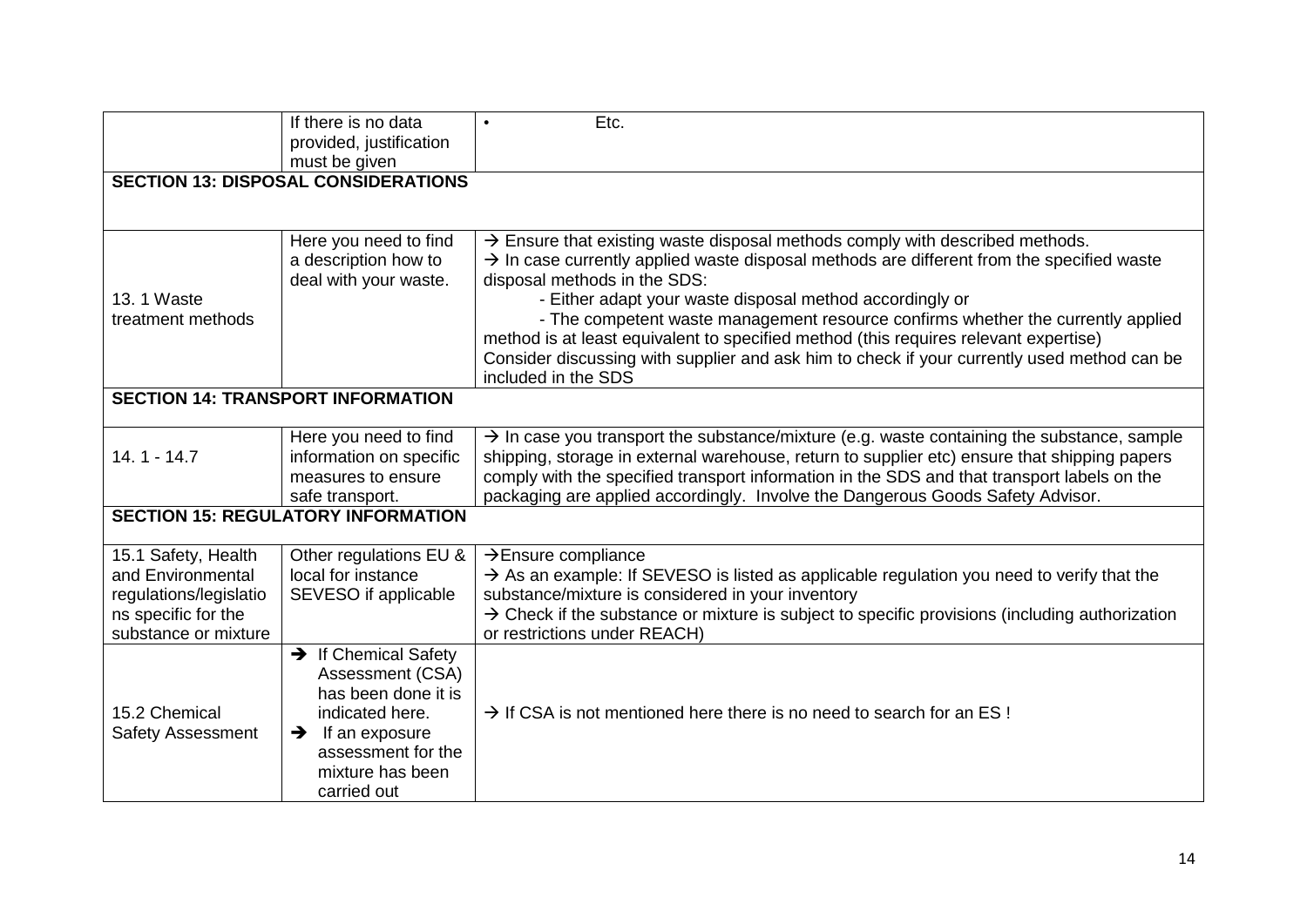| 16. Other information                | In this section you may<br>find:<br>$\rightarrow$ Information<br>regarding changes<br>to previous version<br>$\rightarrow$ List of relevant<br>Hazard statements,<br>Precautionary<br>statements, R-<br>phrases or S-<br>Phrases for<br>dangerous<br>products must be<br>written out.<br>$\rightarrow$ Advice for training<br>appropriate to<br>workers to ensure<br>protection of<br>human health and<br>the environment. | $\rightarrow$ Follow up important changes versus previous version of the SDS. See actions in the<br>above sections<br>$\rightarrow$ Check if content of applicable training packages is compliant and training attendance of all<br>affected employees is recorded. |
|--------------------------------------|----------------------------------------------------------------------------------------------------------------------------------------------------------------------------------------------------------------------------------------------------------------------------------------------------------------------------------------------------------------------------------------------------------------------------|---------------------------------------------------------------------------------------------------------------------------------------------------------------------------------------------------------------------------------------------------------------------|
| <b>SECTION 16: OTHER INFORMATION</b> | according to article<br>31.2 of REACH,<br>the supplier may<br>indicate so here.<br>The resulting risk<br>management<br>measures for the<br>mixture will be<br>included in the<br>other sections as<br>appropriate.                                                                                                                                                                                                         |                                                                                                                                                                                                                                                                     |